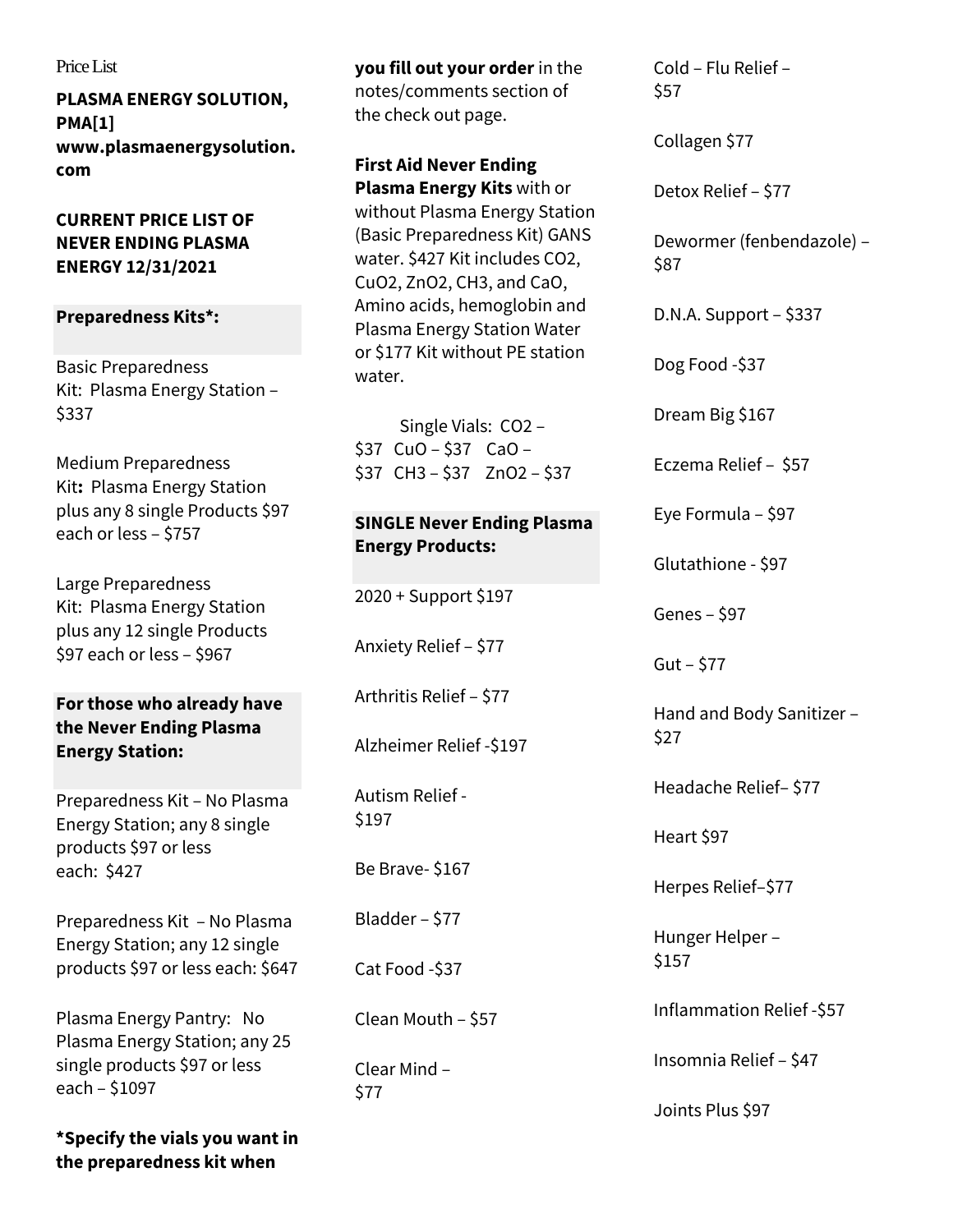[Kan-Sir Support](https://plasmaenergysolution.com/?product=kan-sir-support) – [\\$177](https://plasmaenergysolution.com/?product=kan-sir-support) 

[Kidney](https://plasmaenergysolution.com/?product=healthy-kidney) \$97

[Life Force](https://plasmaenergysolution.com/?product=never-ending-plasma-energy-life-force) – [\\$77](https://plasmaenergysolution.com/?product=never-ending-plasma-energy-life-force) 

[Lung Support](https://plasmaenergysolution.com/?product=never-ending-plasma-energy-lung-support) – \$97

[Lyme Relief](https://plasmaenergysolution.com/?product=lyme-relief) – [\\$77](https://plasmaenergysolution.com/?product=lyme-relief) 

[Man \\$77](https://plasmaenergysolution.com/?product=never-ending-plasma-energy-healthy-man) 

[Memory Support](https://plasmaenergysolution.com/?product=never-ending-plasma-energy-memory) – [\\$57](https://plasmaenergysolution.com/?product=never-ending-plasma-energy-memory) 

[Mosquito Spray Vial](https://plasmaenergysolution.com/?product=never-ending-plasma-energy-mosquito-repellant) – \$17

[Nano-Coating and GANS](https://plasmaenergysolution.com/?product=dr-pauls-nano-coating-and-gans-making-process-digital-product)  [Making Videos and](https://plasmaenergysolution.com/?product=dr-pauls-nano-coating-and-gans-making-process-digital-product)  [Instructions-](https://plasmaenergysolution.com/?product=dr-pauls-nano-coating-and-gans-making-process-digital-product) \$127

[New Tech Frequency Relief](https://plasmaenergysolution.com/?product=new-frequency-tech-relief) – [\\$77](https://plasmaenergysolution.com/?product=new-frequency-tech-relief) 

[Pain Relief-](https://plasmaenergysolution.com/?product=never-ending-plasma-energy-pain-relief) \$97

[Pancreas \\$77](https://plasmaenergysolution.com/?product=healthy-pancreas) 

[Parasite Cleanse](https://plasmaenergysolution.com/?product=never-ending-parasite-cleanse-77-purity-by-the-life-tree-wormwood-combination-by-kroeger-herbs-para-cleanse-by-banyon-botanicals) – [\\$77](https://plasmaenergysolution.com/?product=never-ending-parasite-cleanse-77-purity-by-the-life-tree-wormwood-combination-by-kroeger-herbs-para-cleanse-by-banyon-botanicals) 

[Peace](https://plasmaenergysolution.com/?product=never-ending-plasma-energy-peace) – \$27

[Pet Itch -\\$57](https://plasmaenergysolution.com/?product=never-ending-plasma-energy-pet-spray-for-itching-and-skin-odors-57-60-plasma-energy-station-water-39-zno-plus-1-ch3-and-hemoglobin-and-amino-acids) 

[Pine Plus Support](https://plasmaenergysolution.com/?product=pine-plus-support) – [\\$187](https://plasmaenergysolution.com/?product=pine-plus-support) 

[Plant -indoor and outdoor-](https://plasmaenergysolution.com/?product=never-ending-plasma-energy-for-plants-indoor-and-outdoor) \$47

[Positive Energy Support](https://plasmaenergysolution.com/?product=never-ending-positive-energy-support) – [\\$177](https://plasmaenergysolution.com/?product=never-ending-positive-energy-support) 

[Positive Energy Support](https://plasmaenergysolution.com/?product=positive-energy-support-pendant-large-amazonite-fluorite-and-lapis)  [Pendant Large Amazonite,](https://plasmaenergysolution.com/?product=positive-energy-support-pendant-large-amazonite-fluorite-and-lapis)  [Fluorite and Lapis Stones](https://plasmaenergysolution.com/?product=positive-energy-support-pendant-large-amazonite-fluorite-and-lapis) – \$97

[Positive Energy Support](https://plasmaenergysolution.com/?product=positive-energy-support-pendant-small-amazonite-fluorite-and-lapis)  [Pendant Small Amazonite,](https://plasmaenergysolution.com/?product=positive-energy-support-pendant-small-amazonite-fluorite-and-lapis)  [Fluorite and Lapis Stones](https://plasmaenergysolution.com/?product=positive-energy-support-pendant-small-amazonite-fluorite-and-lapis) – \$57

[Positive Energy Support](https://plasmaenergysolution.com/?product=positive-energy-support-pendant-small-plain-no-stones)  [Pendant Small No Stones](https://plasmaenergysolution.com/?product=positive-energy-support-pendant-small-plain-no-stones) – \$37

[Senior \\$157](https://plasmaenergysolution.com/?product=never-ending-plasma-energy-healthy-senior) 

[Sole Support](https://plasmaenergysolution.com/?product=sole-support) – \$297

[Stress and Depression Relief](https://plasmaenergysolution.com/?product=stress-and-depression-relief) – [\\$127](https://plasmaenergysolution.com/?product=stress-and-depression-relief)

[Super Human \\$157](https://plasmaenergysolution.com/?product=healthy-super-human)

[Super Immune Support](https://plasmaenergysolution.com/?product=super-immune-support) – \$197

[Super Immune Support With](https://plasmaenergysolution.com/?product=super-immune-support-with-pine-plus-support)  [Pine Plus Support](https://plasmaenergysolution.com/?product=super-immune-support-with-pine-plus-support) – [\\$327](https://plasmaenergysolution.com/?product=super-immune-support-with-pine-plus-support) 

[Super Man Plus \\$297](https://plasmaenergysolution.com/?product=super-man-plus)

[Super Woman Plus](https://plasmaenergysolution.com/?product=super-woman-plus) – \$297

[Thyroid Support](https://plasmaenergysolution.com/?product=thyroid-support)  [\\$67](https://plasmaenergysolution.com/?product=thyroid-support) 

[Tinnitus Relief](https://plasmaenergysolution.com/?product=never-ending-plasma-energy-tinnitus-relief) – \$77

[Toothache Relief](https://plasmaenergysolution.com/?product=never-ending-plasma-energy-toothache-relief) – [\\$77](https://plasmaenergysolution.com/?product=never-ending-plasma-energy-toothache-relief) 

[UTI-Vag Relief for Women -\\$77](https://plasmaenergysolution.com/?product=uti-vag-relief-for-women)

[Virus Relief \\$157](https://plasmaenergysolution.com/?product=never-ending-plasma-energy-virus-relief)

[Winter Wellness](https://plasmaenergysolution.com/?product=never-ending-plasma-energy-winter-wellness) – \$97

[Winter Support Package \\$328](https://plasmaenergysolution.com/?product=winter-support-package)

[Woman](https://plasmaenergysolution.com/?product=healthy-woman) – \$67

## **Basic Preparedness Diabetic Support Kits:**

**[Package 1:](https://plasmaenergysolution.com/?product=diabetes-package-2)** Clear Mind: \$77, Clean Mouth: \$57, Eczema Relief: \$57, Eye Formula: \$97, Detox: \$77, Healthy Gut/Celery: \$77, Pain Relief: \$97, Parasite Relief : \$77 *Total–\$616–\$427 Package price–\$189 savings*

**[Package 2:](https://plasmaenergysolution.com/?product=diabetes-package-1)** All Above Plus a Never Ending Plasma Energy Station: \$337, —*Total: \$853– \$657 package price–\$196 savings*

#### **Shungite Products-**

**Available in the United States only:** [Shungite Magnets](https://plasmaenergysolution.com/?product=magnets-shungite-silver-gans-for-phones-tvs-and-computers)  [with Silver Plasma Water for](https://plasmaenergysolution.com/?product=magnets-shungite-silver-gans-for-phones-tvs-and-computers)  [phones, computers, TVs,](https://plasmaenergysolution.com/?product=magnets-shungite-silver-gans-for-phones-tvs-and-computers)  [microwave ovens,Wifi routers,](https://plasmaenergysolution.com/?product=magnets-shungite-silver-gans-for-phones-tvs-and-computers)  [wireless printers and more](https://plasmaenergysolution.com/?product=magnets-shungite-silver-gans-for-phones-tvs-and-computers) – [\\$27](https://plasmaenergysolution.com/?product=magnets-shungite-silver-gans-for-phones-tvs-and-computers) 

[Shungite Pendants Plain](https://plasmaenergysolution.com/?product=shungite-pendant) – [\\$27](https://plasmaenergysolution.com/?product=shungite-pendant) 

[Shungite Magnet Pendants](https://plasmaenergysolution.com/?product=amazonite-pendant)  [with Amazonite, Fluorite](https://plasmaenergysolution.com/?product=amazonite-pendant) or [Lapis \(your choice\)](https://plasmaenergysolution.com/?product=amazonite-pendant) – \$37

[Shungite Magnets for electric](https://plasmaenergysolution.com/?product=magnet-for-electrical-breaker-boxes-for-the-home)  [breaker boxes](https://plasmaenergysolution.com/?product=magnet-for-electrical-breaker-boxes-for-the-home) – large – \$57

**For our pets**: